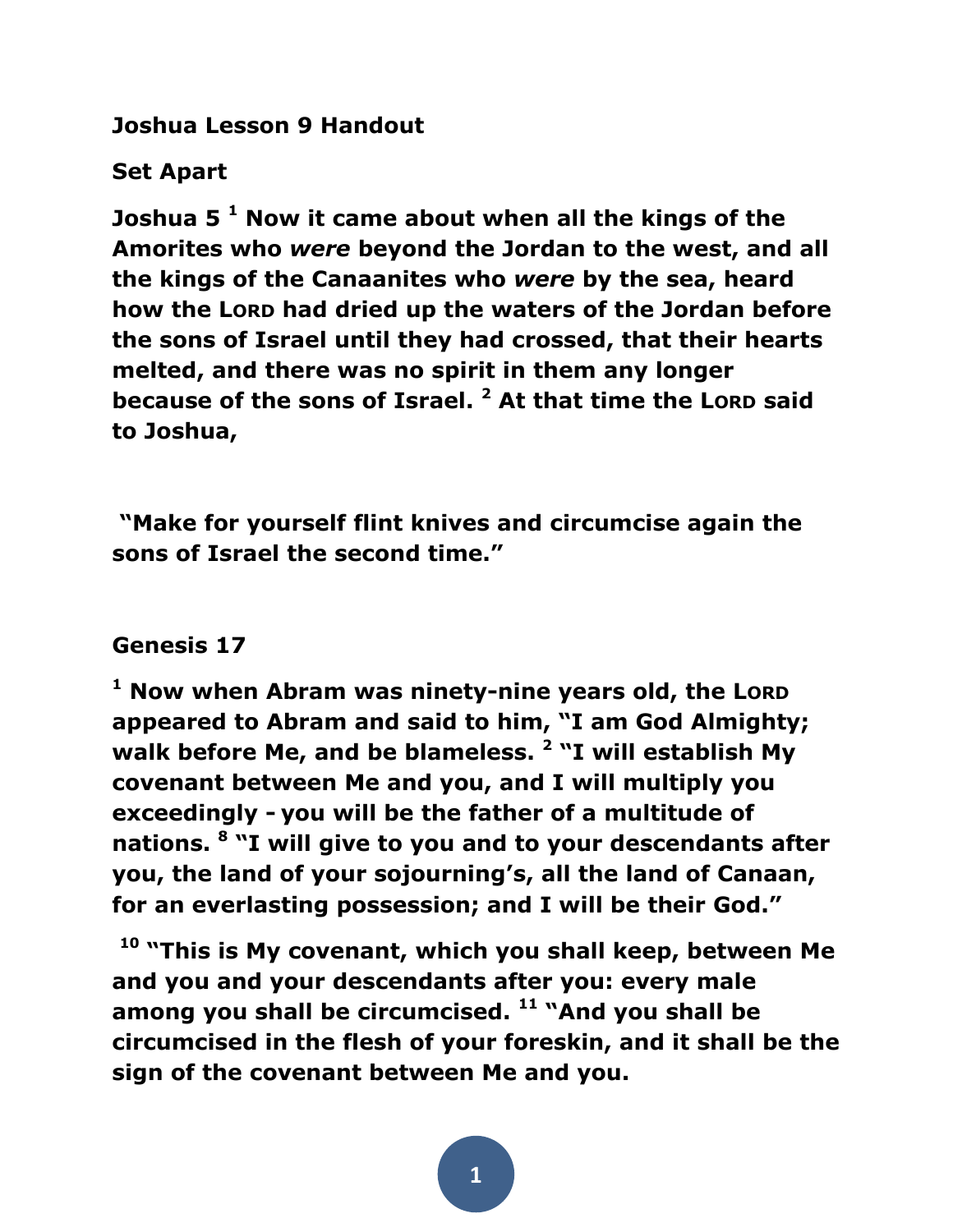

**Joshua 5:3 So Joshua made himself flint knives and circumcised the sons of Israel at Gibeath-haaraloth. <sup>4</sup> This is the reason why Joshua circumcised them: all the people who came out of Egypt who were males, all the men of war, died in the wilderness along the way after they came out of Egypt. <sup>5</sup> For all the people who came out were circumcised, but all the people who were born in the wilderness along the way as they came out of Egypt had not been circumcised. <sup>6</sup> For the sons of Israel walked forty years in the wilderness, until all the nation,** *that is,* **the men of war who came out of Egypt, perished because they did not listen to the voice of the LORD, to whom the LORD had sworn that He would not let them see the land which the LORD had sworn to their fathers to give us, a land flowing with milk and honey. <sup>7</sup> Their children whom He raised up in their place, Joshua circumcised; for they were uncircumcised, because they had not circumcised them along the way. <sup>8</sup> Now when they had finished circumcising all the nation, they remained in their places in the camp until they were healed.**